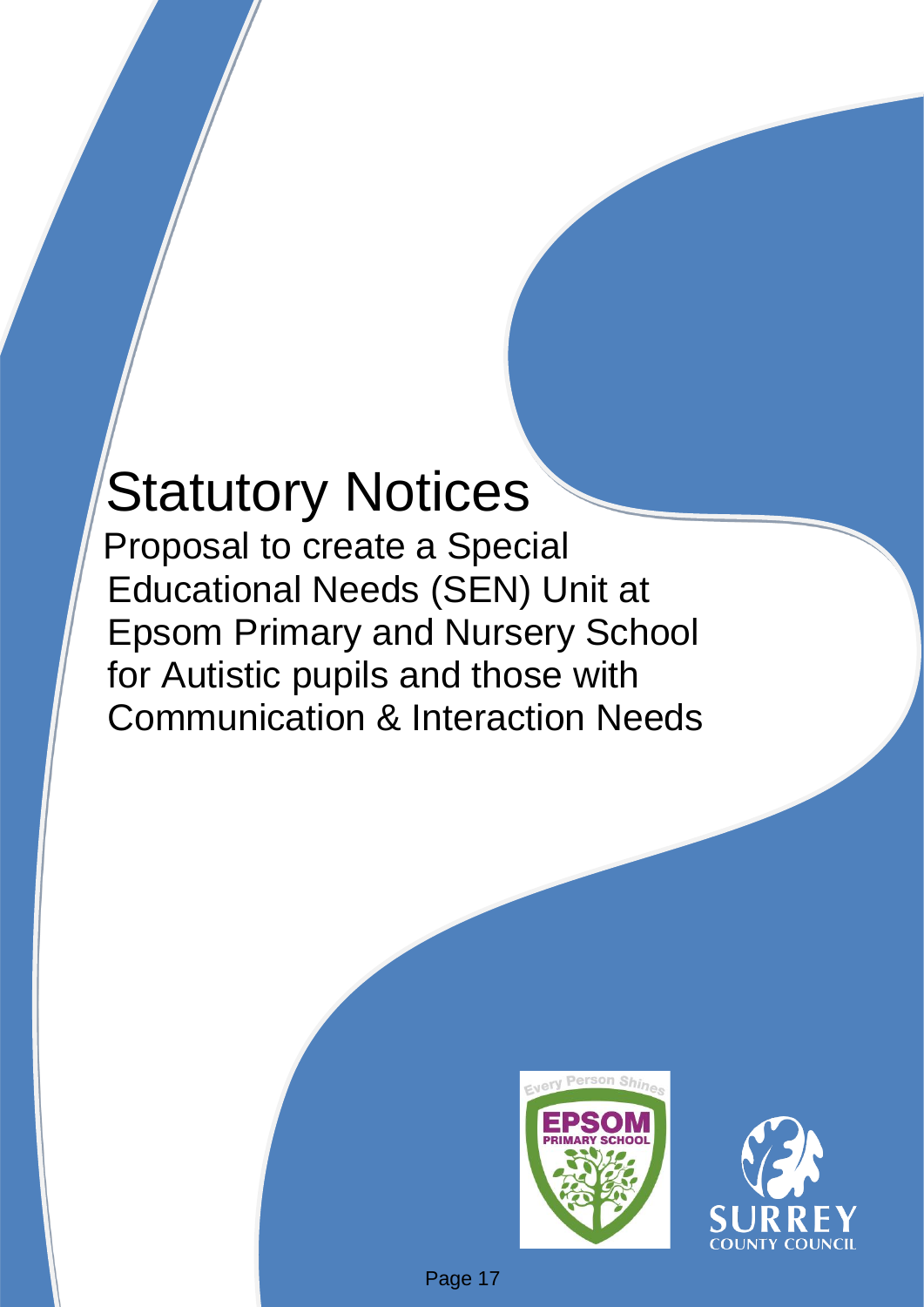## **School Organisation Statutory Notice**

Notice is given in accordance with section 19(1) of the Education and Inspections Act 2006, as amended by the Education Act 2011, that Surrey County Council, intends to make a significant change to **Epsom Primary & Nursery School** by creating an SEN (Special Educational Needs) Unit for Autistic pupils and those with Communication and Interaction Needs.

#### **Local Authority Details:**

| <b>Local Authority</b> | <b>Surrey County Council</b>                         |
|------------------------|------------------------------------------------------|
| <b>Address</b>         | <b>Quadrant Court</b><br>35 Guildford Road<br>Woking |
|                        | <b>GU22 7AH</b>                                      |

#### **School Details:**

| <b>Name of School</b>     | Epsom Primary & Nursery School |
|---------------------------|--------------------------------|
| <b>Category of School</b> | <b>Community School</b>        |
| <b>Type of School</b>     | <b>Primary School</b>          |
| <b>URN</b>                | 124956                         |
| <b>Address</b>            | Pound Lane, Epsom, Surrey,     |
| <b>Postcode</b>           | <b>KT19 8SD</b>                |

## **Introduction**

This paper outlines a proposal to create an SEN Unit at Epsom Primary and Nursery School, creating 21 places for autistic pupils and those with communication and interaction needs, age 4 – 11 years old with an Education Health and Care Plan (EHCP) in Surrey. This document explains the proposed process and timescales to create a SEN Unit at Epsom Primary and Nursery School.

## **Proposal**

Surrey County Council and The Governing Body of Epsom Primary and Nursery School are proposing to create a 21 place SEN Unit with a designation of ASD. The SEN Unit will be provided onsite at Epsom Primary and Nursery School utilising existing classroom space within the school.

#### **Proposed timeline**

The establishment of the SEN Unit within the mainstream school is planned to be implemented on 1 September 2022

| <b>Phase</b>                                | <b>Date</b>            |
|---------------------------------------------|------------------------|
| <b>Statutory notices</b>                    | 25 April – 24 May 2022 |
| <b>Lead Cabinet Member Decision</b>         | 28 June 2022           |
| Refurbishment and changes to existing space | July/August 2022       |
| Implementation                              | 1 September 2022       |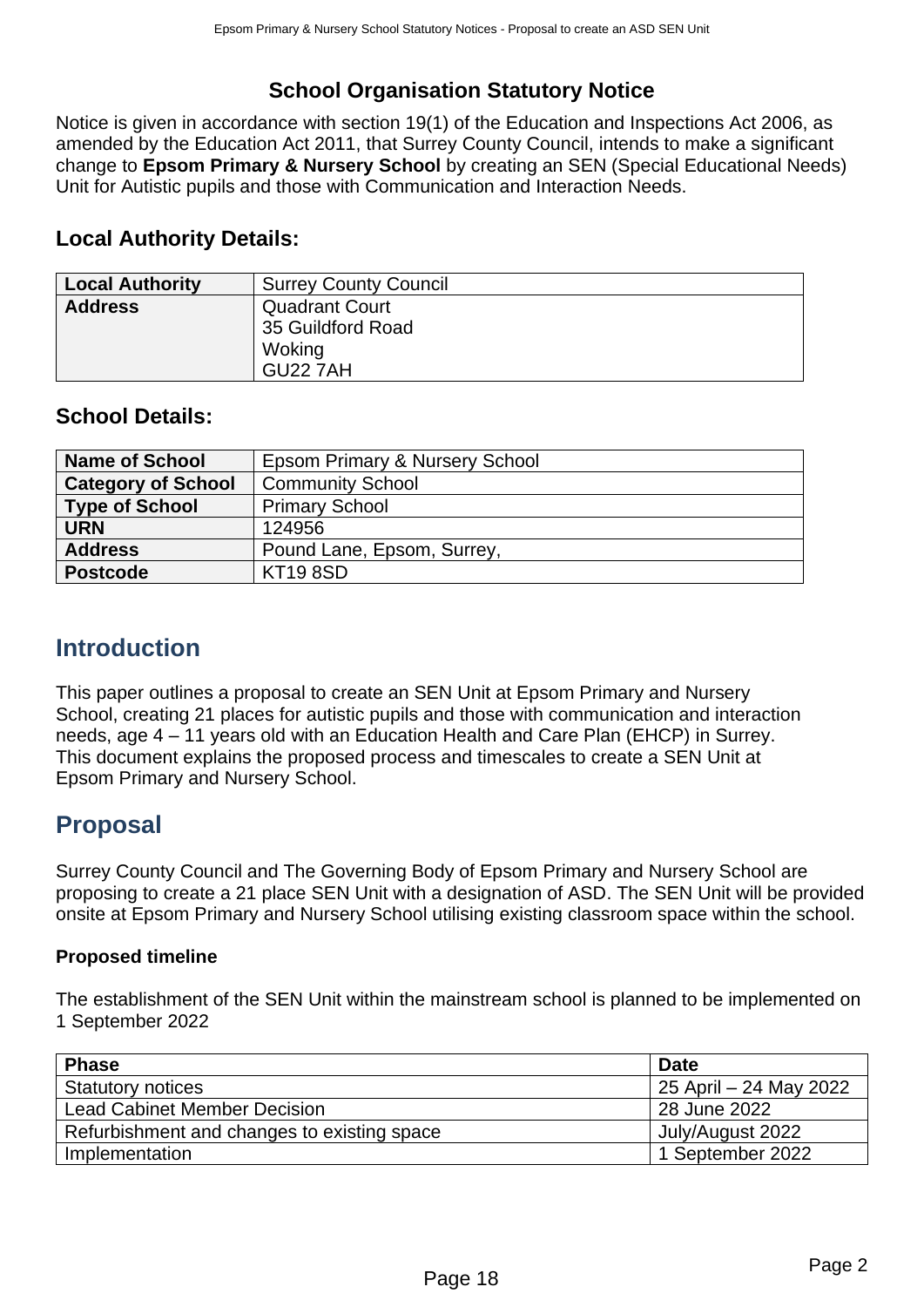It is proposed that:

- 1. There will be 21 places in the SEN Unit for autistic pupils and those with communication and interaction needs.
- 2. There will be no change to the mainstream Year R PAN of 60. Any future changes to the mainstream PAN would be subject to a separate consultation in accordance with the School [Admissions Code.](https://assets.publishing.service.gov.uk/government/uploads/system/uploads/attachment_data/file/1001050/School_admissions_code_2021.pdf)
- 3. There will be no change to the number of nursery places at the school.
- 4. All pupils placed at the SEN Unit by Surrey County Council would have an EHCP specifying the school as an appropriate placement to meet their individual needs. Further details on the admissions process for SEND specialist provision in Surrey can be found on the [Surrey Local](https://www.surreylocaloffer.org.uk/kb5/surrey/localoffer/advice.page?id=9TS_tpdTXU0)  [Offer website](https://www.surreylocaloffer.org.uk/kb5/surrey/localoffer/advice.page?id=9TS_tpdTXU0) The document ['SEND admissions processes for referrals for specialist placement](https://www.surreycc.gov.uk/__data/assets/pdf_file/0011/238934/Final-Pre-16-SEND-Admissions-Guidance_v2.0-002-1-accessible.pdf)  [for school age children'](https://www.surreycc.gov.uk/__data/assets/pdf_file/0011/238934/Final-Pre-16-SEND-Admissions-Guidance_v2.0-002-1-accessible.pdf) describes how this process works and is available on the Surrey County Council website.
- 5. A feasibility study will inform refurbishment and changes to existing space in the school to accommodate the SEN Unit.

## <span id="page-2-0"></span>**Making Representations, Objections and Comments**

- 1. This is a four-week consultation which starts on Monday 25 April 2022 and concludes on Tuesday 24 May 2022.
- 2. A number of organisations are available locally to support families of children who have special educational needs and/ or disabilities (SEND) and young people who have SEND to share their views. Please see [Information, Advice and Support –](https://sendadvicesurrey.org.uk/information-advice-and-support-2/) SEND Advice Surrey.
- 3. Any person can make comments, agree, or object to the proposal by sending representations to the Local authority through the following channels:

| <b>Website</b> | www.surreysays.co.uk            |  |  |  |  |  |  |  |
|----------------|---------------------------------|--|--|--|--|--|--|--|
| <b>Email</b>   | schoolorg@surreycc.gov.uk       |  |  |  |  |  |  |  |
| <b>Post</b>    | Jane Keenan                     |  |  |  |  |  |  |  |
|                | <b>Education Place Planning</b> |  |  |  |  |  |  |  |
|                | <b>Surrey County Council</b>    |  |  |  |  |  |  |  |
|                | <b>Quadrant Court</b>           |  |  |  |  |  |  |  |
|                | 35 Guildford Road               |  |  |  |  |  |  |  |
|                | Woking GU22 7AH                 |  |  |  |  |  |  |  |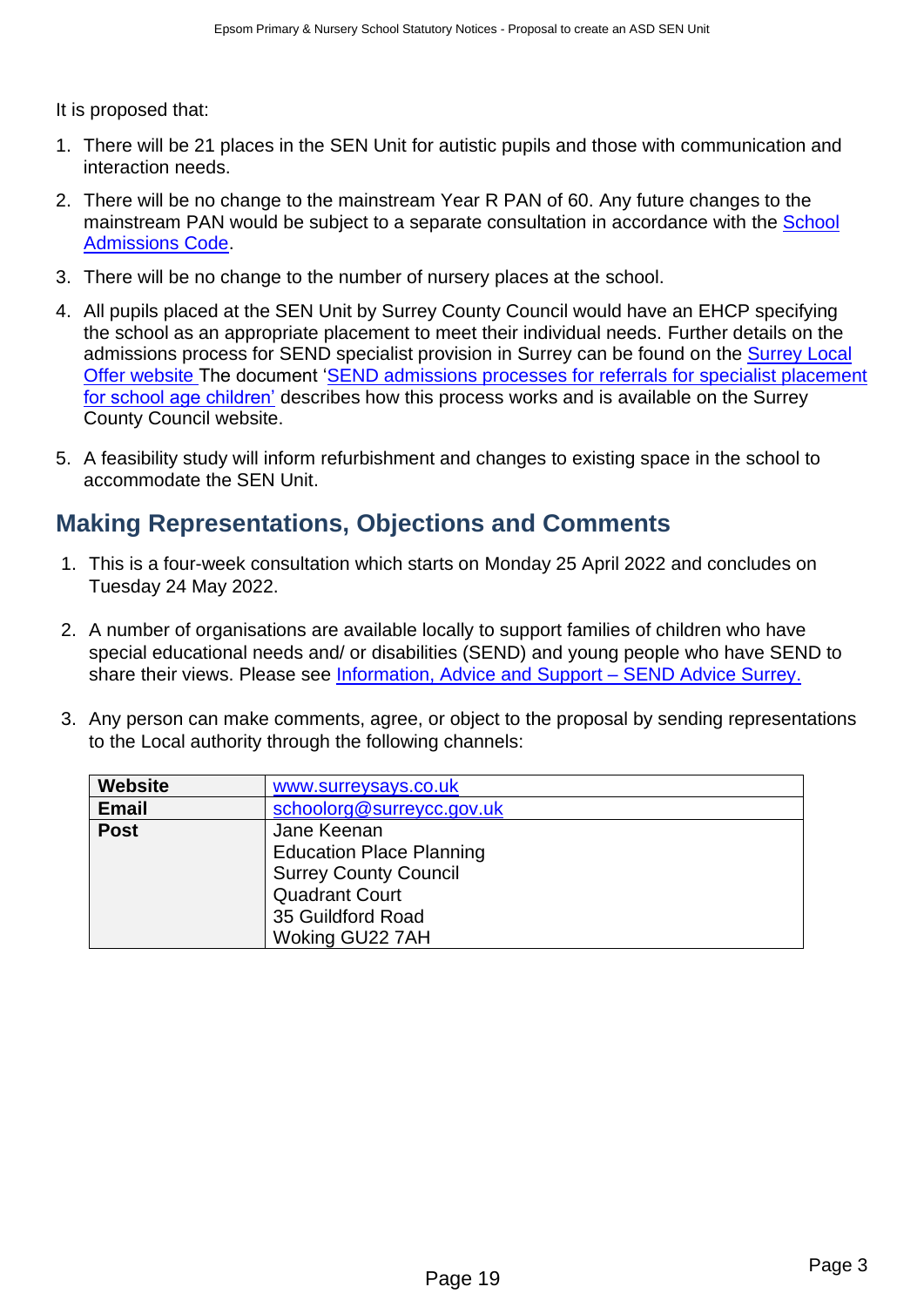## **Background**

Epsom Primary and Nursery School is a two-form entry primary school in the borough of Epsom & Ewell in Surrey. The school was rated 'good' by Ofsted in July 2019.

The Governing Body of Epsom Primary and Nursery School are in the process of converting to an academy and joining the Bourne Education Trust. The Academy conversion is separate to this consultation to create a SEN Unit and further information can be found on the [school's website.](https://www.epsomprimaryschool.co.uk/_files/ugd/afe9a3_d770300141b2456bb40bc553724aa74a.pdf) The Local Authority will decide on the proposal to create a SEN Unit at Epsom Primary and Nursery School before the Academy conversion is finalised.

#### **Table 2: Number of Pupils on roll at Epsom Primary and Nursery School by National Curriculum Year (NCY) Group (February 2022)**

|                                                                                              | <b>Nursery</b> | Year<br>R | Year | Year<br>$\mathbf{2}$ | Year<br>3 | Year<br>$\boldsymbol{4}$ | Year<br>5 | Year<br>6 | <b>Total</b> |
|----------------------------------------------------------------------------------------------|----------------|-----------|------|----------------------|-----------|--------------------------|-----------|-----------|--------------|
| <b>Number of pupils</b><br>currently at Epsom<br><b>Primary and</b><br><b>Nursery School</b> | 148            | 55        | 57   | 60                   | 54        | 60                       | 58        | 90        | 527          |

#### **School Vision and Curriculum**

More information about the school's vision and curriculum can be found on the school [website](https://www.epsomprimaryschool.co.uk/curriculum-intent-and-vision)

# **The Vision**

To equip all children with the skills, opportunities and rich experiences that will help them to choose and navigate their own future pathway whilst creating ambitious, lifelong learners.



#### **Current Special Educational Needs provision**

There is not currently an SEN Unit or resourced provision at Epsom Primary and Nursery School. The school have been committed to meeting the special educational needs of pupils and ensuring that they make good progress. Information about inclusion and SEND policies at the school currently can be found [here.](https://www.epsomprimaryschool.co.uk/inclusion-special-educational-needs)

Epsom Primary School and Nursery have published a school offer booklet for parents and carer of children with SEND which can be found [here.](https://www.epsomprimaryschool.co.uk/_files/ugd/afe9a3_a30796f257d143f7aee454e724b6da02.pdf)

## **What do we want to achieve?**

The aim of the SEN Unit at Epsom Primary and Nursery School is to:

• Enable children with special educational needs to feel that they belong to an inclusive, welcoming environment specifically designed to meet their complex individualised needs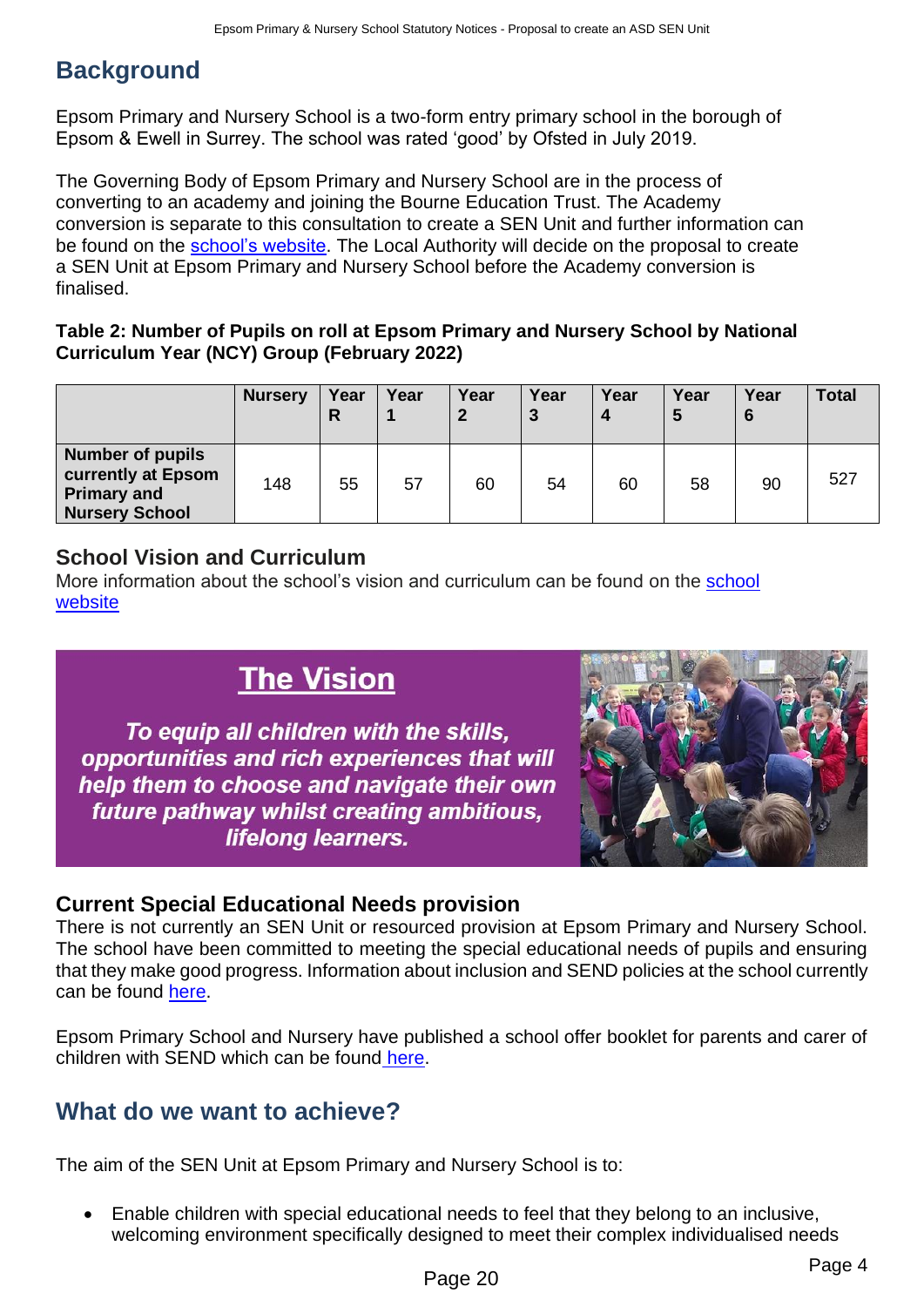- Provide specialist education for pupils with autism and communication and interaction needs who would also benefit from being part of a wider school community.
- Share good practice and expertise across the settings to maximise outcomes for children in our community.
- To ensure that pupils with SEND get the support that they need whilst accessing the rich experiences of a mainstream setting
- To deliver a highly personalised curriculum aims which enables children to thrive and fulfil their full potential.
- Enable parents of pupils with SEND to have high of aspirations for their child
- Work collaboratively with highly experienced and well-trained staff.
- To enable children to develop lifelong learning skills alongside their peers in preparation to integrate fully in society.
- Provide specific resources and approaches that will holistically support the children's progress and development.
- Further developing the school's inclusive ethos to enable all children to feel valued within their school and wider community.

## **What will be provided through the SEN Unit?**

Pupils attending the centre would be in addition to the mainstream Planned Admission Number (PAN) of the school, as there is an expectation that a minimum of 50% of the school day would be spent as part of the centre. This would enable meaningful inclusion into the mainstream classes which is wholly individualised to the needs of the pupil. Some pupils may spend more time in the centre than others and it would be the responsibility of the school to manage the specialist offer and inclusion levels in partnership with the parents and Local Authority officers.

#### **Curriculum and Educational Offer**

Epsom Primary School and Nursery will offer a broad and balanced primary curriculum with particular focus on the individual needs of the children. There will be a high focus on hands on, practical experiences to develop life skills and make learning purposeful. The use of assistive technology when appropriate will also enable access to learning.

There will be high focused SALT support from a qualified therapist/ therapy assistant daily. The school will offer strong pastoral support with emphasis on high quality, researched based intervention, such as Zones of Regulation, to support children's emotional development. This approach is currently embedded in the mainstream setting and has had significant impact on children who do not always recognise the impact of their actions on others.

Researched based literacy and numeracy intervention and support will drive progress, and pre-teaching of wider curriculum subjects and key vocabulary across the curriculum will enable the transition to the learning in mainstream classes to be successful.

The school will use the mainstream curriculum as a starting point - making reasonable and creative adjustments to enable children to have access to a personalised curriculum that develops their literacy, numeracy and science skills at a pace that works for them. Providing the children with high quality, hands on, experiences alongside specific SALT and OT work will enable the children to reach their outcomes more swiftly and effectively. There will be a high focus on phonics, phonological awareness, and early reading. Embedding language for thinking practices, Colourful Semantics, and other research-based programmes into quality first teaching to support the teaching of these subjects and driving progress.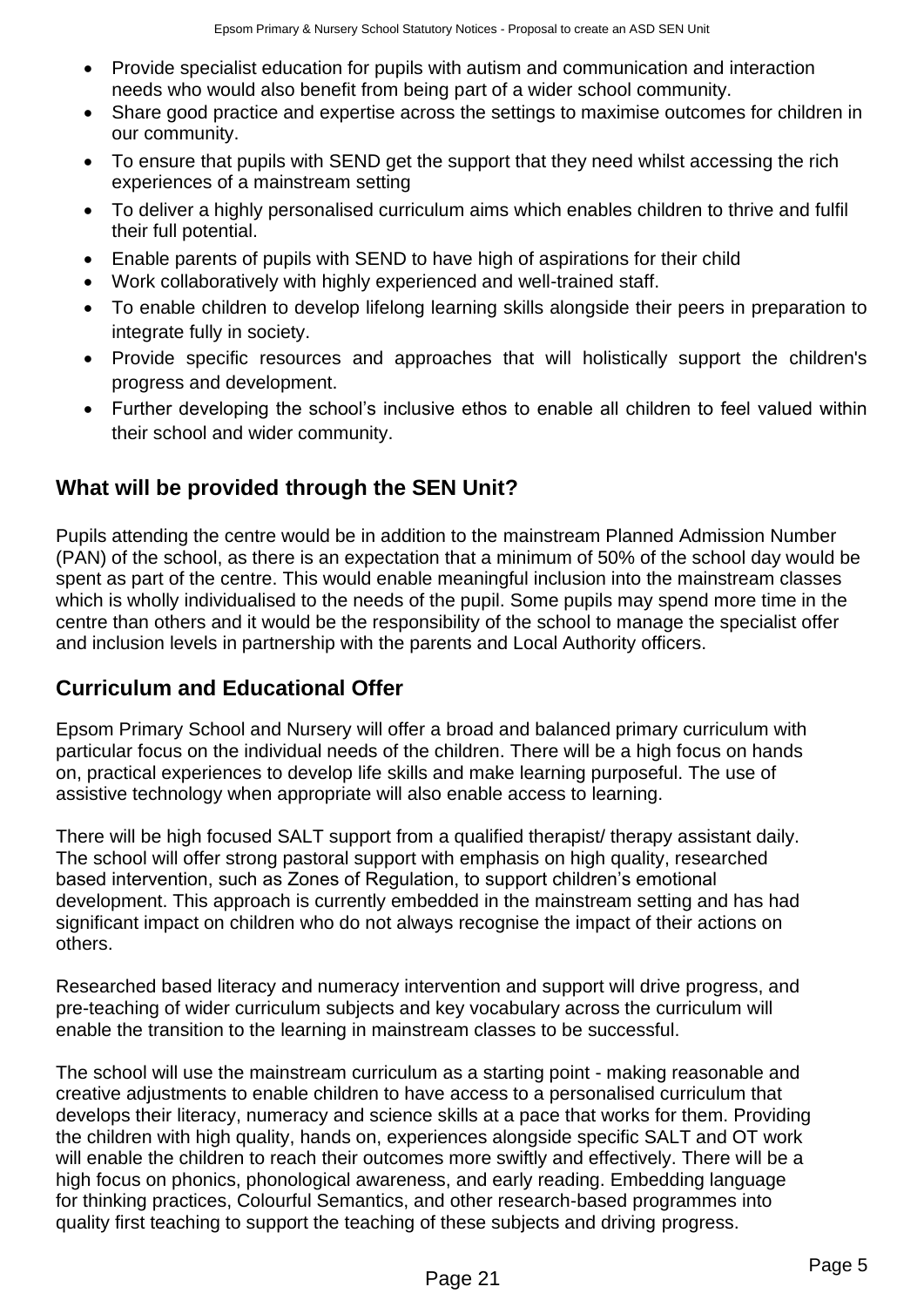## **Staff**

Additional trained staff will be employed to resource the SEN Unit. There is a high level of expertise amongst our existing staff in meeting the needs of children with complex additional needs. The school currently meet the needs of over 25 children who have, or are on the pathway to having, an EHCP. As a result, many of the SEND Teaching Assistants are highly skilled and experienced at supporting the learning of children within the mainstream classroom. Last year, the school funded Elklan training for our support staff to ensure that the work on speech language and social interaction was of high quality as this is our primary SEN need within the school.

## **Reasons for creating a SEN Unit at Epsom Primary and Nursery School**

Demand for specialist provision in the North East of Surrey for autistic pupils and those with Communication & Interaction needs is high. As a result, other specialist provision in the local area is operating at or above capacity. The provision of an additional 21 places, will help support local families who would otherwise have to travel further afield for their child to receive an appropriate full-time education. The proposed SEN Unit at Epsom Primary and Nursery School will increase availability of specialist places that are matched appropriately to need-type, phases of education and geographic location, as well as reduce home to school journey times and associated costs.

ASD SEN Units in Mainstream Schools support autistic pupils and those with communication and interaction needs whose additional needs are such that they are able to spend approximately 50% of the taught curriculum in mainstream classes with support. This type of provision supports pupils who benefit from the specialist support of the SEN unit while accessing inclusion in mainstream classes. By developing local specialist provision, children can learn and flourish in their own community and be part of a familiar setting which supports their unique way of learning. The proposal fits with the schools ethos to be truly inclusive.

#### **Demand for SEN Unit and special school places in Surrey**

Demand data for both Special Schools and SEN Units is included in this report. There are fewer SEN Unit places than Special School places and pupils tend to attend SEN Units closer to home. Where SEN Unit places are not available autistic pupils and those with communication & interaction needs may be placed out of county in non-maintained independent schools and this is reflected in the Specialist Total data rather than SEN Units alone.

In academic year 2020-2021, 1190 of Surrey resident pupils aged 4-11 years old who are autistic or have communication & interaction needs attended SEN Units or specialist schools. 13% of this cohort were placed out of county due to a lack of placement availability in Surrey. Latest sufficiency modelling projects growth of 15% from 1190 in 2020-21 to 1368 in 2025-2026.

In academic year 2020-2021, 385 of Surrey resident pupils aged 4-11 years old who are autistic or have communication & interaction needs attended SEN Units. Less than 5 pupils were placed out of county for a place in a SEN Unit. Latest sufficiency modelling projects growth of 20% from 385 in 2020-21 to 462 in 2025-2026.

Table 3 shows North East projections indicate 17% growth in the total number of autistic pupils and those with communication & interaction needs, with EHCPs who need a specialist school or SEN unit place from 2020-21 (309) to the peak in 2023-24 (363), with an 11% growth remaining in 2025/26 (345).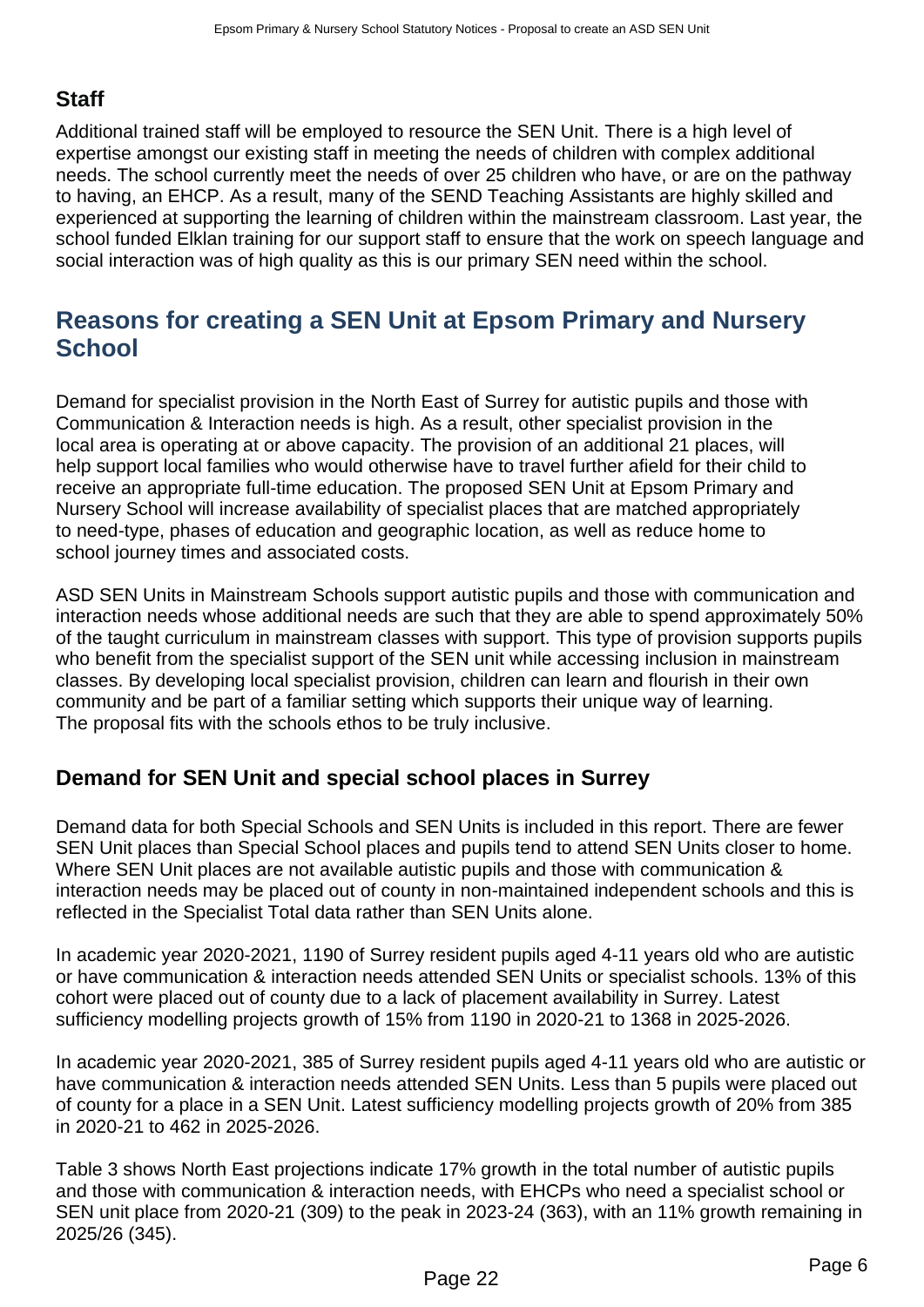#### **Table 3 North East: Forecast of demand for special school and SEN Unit places from Year R to Year 6 for pupils with an EHCP with a primary need of autism or communication and interaction needs**



Table 4 shows North East projections indicate 6% growth in the total number of autistic pupils and those with communication & interaction needs, with EHCPs who need a specialist school or SEN unit place from 2020-21 (109) to the peak in 2023-24 (115) before reducing thereafter. By 2030-31 the number of places needed (101) is projected to be lower than 2020-21 but remains 29% higher than the number of places needed in 2019-20 (78).

#### **Table 4 North East: Forecast of demand for SEN Unit places from Year R to Year 6 for pupils with an EHCP with a primary need of autism or communication and interaction needs**



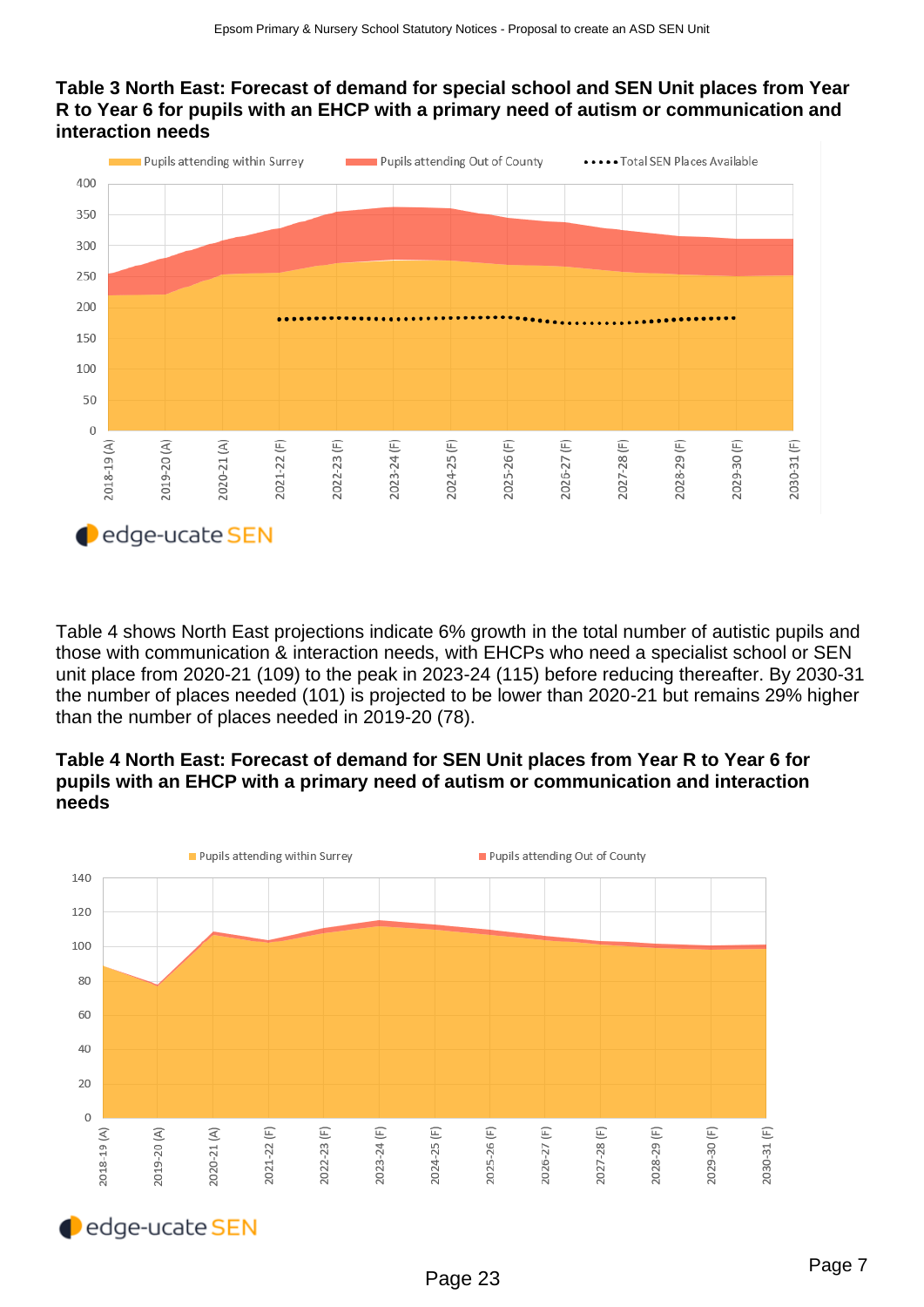## **ASD SEN Unit provision in Surrey**

More details of our specialist provision can be found in the booklet "Finding the right primary school in Surrey" on the [Surrey Local Offer website.](https://www.surreylocaloffer.org.uk/kb5/surrey/localoffer/advice.page?id=9TS_tpdTXU0) In Surrey autistic pupils with communication and interaction needs who need a specialist provision are typically placed in one of three types of provision: Complex Social Communication Needs (CSCN); Communication and Interaction Needs (COIN) or Severe Learning Difficulties (SLD).

Table 4 provides a summary of 8 SEN Units designated to meet the needs of autistic pupils and those with communication & interaction as their primary presenting needs.

#### **Table 4: Autistic Spectrum Disorder (ASD) and Speech Language and Communication Needs (SLCN) Designated SEN Units in Mainstream Schools in Surrey as at September 2021**

| <b>School</b>                                | <b>Designation</b>     | <b>District</b>  | <b>Planned</b><br><b>Places</b> | Age<br>Range           | <b>Occupancy</b><br>as of Sept<br>2021 | <b>Planned</b><br><b>Expansion</b><br>under Surrey's<br><b>SEND Capital</b><br>Programme |
|----------------------------------------------|------------------------|------------------|---------------------------------|------------------------|----------------------------------------|------------------------------------------------------------------------------------------|
| <b>Ashford Park</b><br>Primary<br>School     | ASD/MLD                | Spelthorne       | 22                              | $4 - 11$<br>years old  | 100%                                   |                                                                                          |
| Meadhurst<br>Primary<br>School               | <b>ASD</b>             | Spelthorne       | 20                              | $4 - 11$<br>years old  | 95%                                    | Growing to capacity<br>of 29 places by<br>2025/26                                        |
| Sunbury<br>Manor                             | Speech &<br>Language   | Spelthorne       | 20                              | $11 - 16$<br>Yrs old   | 85%                                    |                                                                                          |
| <b>Bell Farm</b><br>Primary<br>School        | <b>ASD</b>             | Elmbridge        | 15                              | $4 - 11$<br>years old  | 100%                                   | Growing to capacity<br>of 21 places by<br>2022/23                                        |
| Chandlers<br><b>Field Primary</b><br>School  | <b>ASD</b>             | Elmbridge        | $\overline{7}$                  | $4 - 11$<br>years old  | 100%                                   | Growing to capacity<br>of 25 places by<br>2024/25                                        |
| <b>Three Rivers</b><br>Academy               | <b>ASD</b>             | Elmbridge        | 20                              | $11 - 16$<br>years old | 100%                                   | Growing to capacity<br>of 30 places by<br>2024/25                                        |
| The Orchard<br>Infant School                 | Speech &<br>Language   | Elmbridge        | 6                               | $4 - 7$<br>years old   | 100%                                   |                                                                                          |
| Hinchley<br>Wood School                      | ASD (Cullum<br>Centre) | Elmbridge        | 20                              | $11 - 16$<br>years old | 100%                                   |                                                                                          |
| Cuddington<br>Community<br>Primary<br>School | <b>ASD</b>             | Epsom &<br>Ewell | 14                              | $4 - 11$<br>years old  | 86%                                    |                                                                                          |

## **Key Outcomes and Benefits**

Expanding Outstanding sufficient and sustainable special school provision for Surrey resident primary age pupils in Epsom & Ewell will provide the following benefits as stated in the [Developing](https://mycouncil.surreycc.gov.uk/documents/s83813/Phase%204%20Developing%20local%20SEND%20Provision%20in%20Surrey%20to%20meet%20demand%20in%20202324%20onwards-%20final%20report.pdf)  [local Special Educational Needs and Disability \(SEND\) Provision](https://mycouncil.surreycc.gov.uk/documents/s83813/Phase%204%20Developing%20local%20SEND%20Provision%20in%20Surrey%20to%20meet%20demand%20in%20202324%20onwards-%20final%20report.pdf) report to Cabinet on 25 January 2022:

- 1. Benefits realisation ensures Surrey's maintained specialist education provision is fit for purpose and creates additional employment/supported internship opportunities for residents around areas of expansion.
- 2. Children, young people, and families can access the same level of high-quality support wherever they live in Surrey. We have a good, shared understanding of our children and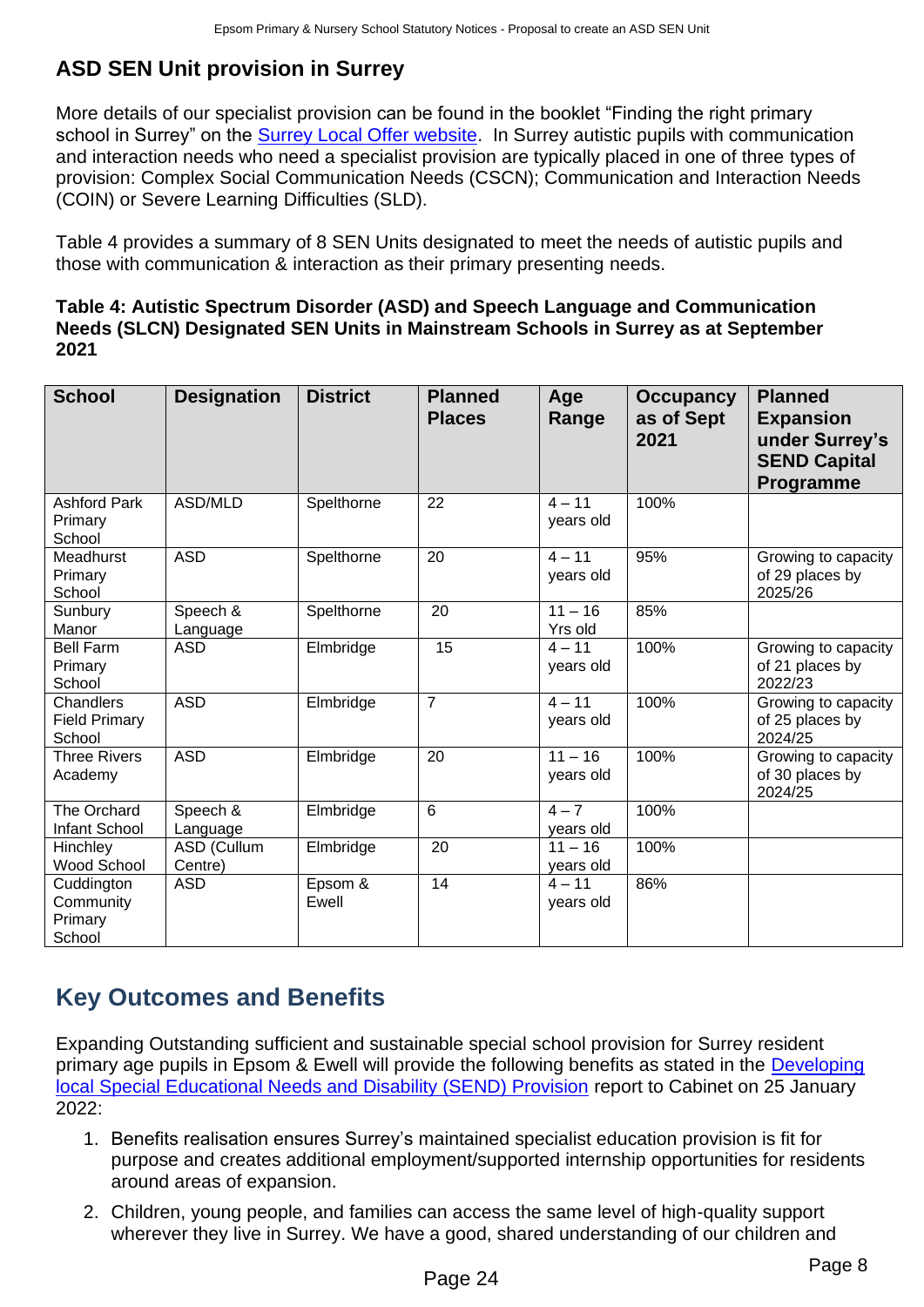young people who have SEND in Surrey and our support offer matches their identified needs.

- 3. Expanding Surrey's specialist provision aligns with the Preparation for Adulthood programme and strategy for Post-16 to create local further education and employment pathways such as apprenticeships and supported internships. This enables young people who have SEND to make a successful transition to adulthood and secure employment.
- 4. Capacity created locally will also make certain that SEND home to school transport distance and costs are reduced so that pupils attend their closest most appropriate school with shorter journey times. Opportunities for developing independent travel skills can be maximised as a result of children and young people being educated closer to home. This will also address local congestion around school sites as well as traffic flow around the county, which will be of benefit to Surrey's Green Agenda
- 5. The distribution and occupancy of current Special Schools and SEN Units in mainstream schools clearly illustrates that there is insufficient provision of Autism and Communication & Social Interaction Needs, Moderate Learning Difficulties, Severe Learning Difficulties and Social Emotional Mental Health Needs Special places.
- 6. The approved remodification and expansion programme will ensure that additional places are matched appropriately to need type, phases of education and geographic locations.

An Equality Impact Assessment is being completed throughout the informal consultation and statutory notice period and will be published with the papers for the Lead Cabinet Member Decision Meeting.

## **Implementation Plan**

## **Finance and Resourcing**

Revenue income: Epsom Primary and Nursery School will receive £6,000 per year for each agreed planned place commissioned (21 places). The school will also receive a "Top up" sum for each pupil in attendance. Top up rates are reviewed annually by the Local Authority.

## **Staffing**

The set up and running of the provision of a SEN unit for children with autism and communication and interaction needs within the school would be led and managed by a strong existing leadership team who have experience of high needs, high expectations and a culture of inclusive practice.

Priority would be given to recruiting a highly effective SEN unit leader and a qualified teacher and support staff for the pupils in Reception –Year 2 for September 2022. As the pupil numbers increases additional staff will be recruited. The school's vision is to build upon the current inclusive, creative, nurturing and ambitious environment and provide much needed support for the families in the community and beyond.

## **Capital planning and buildings**

The Capital project is part of Phase 3b of the SEND Capital Programme agreed by Surrey County Council Cabinet on 25 January 2022. A feasibility study will inform refurbishment and changes to existing space in the school to accommodate the SEN Unit.